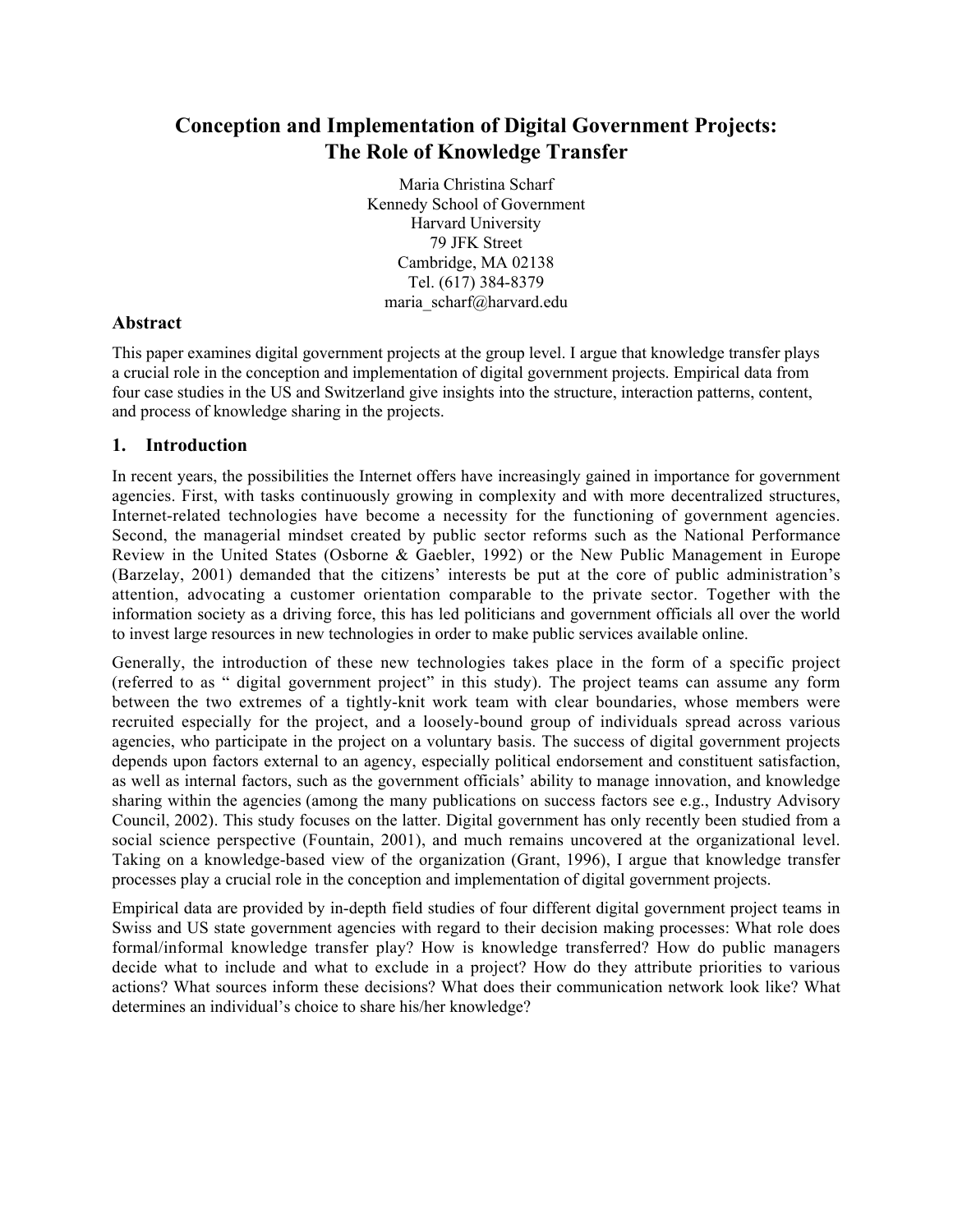## **2. A conceptual framework for knowledge transfer in digital government projects**

The framework described in this section (see fig. 1) is the combined result of a literature review on knowledge transfer, organizational forms, and group dynamics; and of observations made in the field. It attempts to bridge between the organizational context, i.e. structures influencing knowledge transfer within the team (coordination mechanisms); processes, i.e. the interaction between team members given their interdependencies (group dynamics); and the content of the knowledge that is being transferred.

#### **2.1 Coordination mechanisms of knowledge transfer**

The fact that individuals from different organizational units work on a common task (to fulfill the project objectives) creates the effect of a communication network on top of the functional subdivision of tasks within the organization. Kogut and Zander (1992) propose several coordination mechanisms for knowledge transfer operating on different organizational levels. They argue that transfer of knowledge from an individual to a group level occurs through the development of unique language or code which allows group members to learn who knows what and to coordinate their activities. On the organizational level the transfer of knowledge within the same function (horizontally) is realized by boundary spanners. At the same time, a vertical transfer of knowledge among different organizational functions relies on the use of higher-order organizing principles through formal and informal structures. Examples for formal structures are rules, directives, and routines; whereas social network ties or communities of practice are examples for informal structures of knowledge transfer.



**Figure 1: Conceptual model for knowledge transfer in digital government projects**

#### **2.2 Group dynamics**

As the majority of decision-making processes concerning the conception and implementation of digital government projects takes place within the project team, group dynamics are a key ingredient to successful knowledge transfer. The way individuals interact in groups is determined by the interdependencies that exist between individuals. Research on group dynamics distinguishes functional, cognitive, and structural interdependencies (Lindenberg, 1997).

- *Functional* interdependence indicates the interdependence concerning group goals or tasks. This functional interdependence stands at the origin of group formation: Members of a group generally share a common goal or task that cannot be reached by an individual alone.
- *Cognitive* interdependence refers to informal social communication, informal social comparison, and norms: People depend on others for the validation of their beliefs, which they jointly adjust or newly form in groups.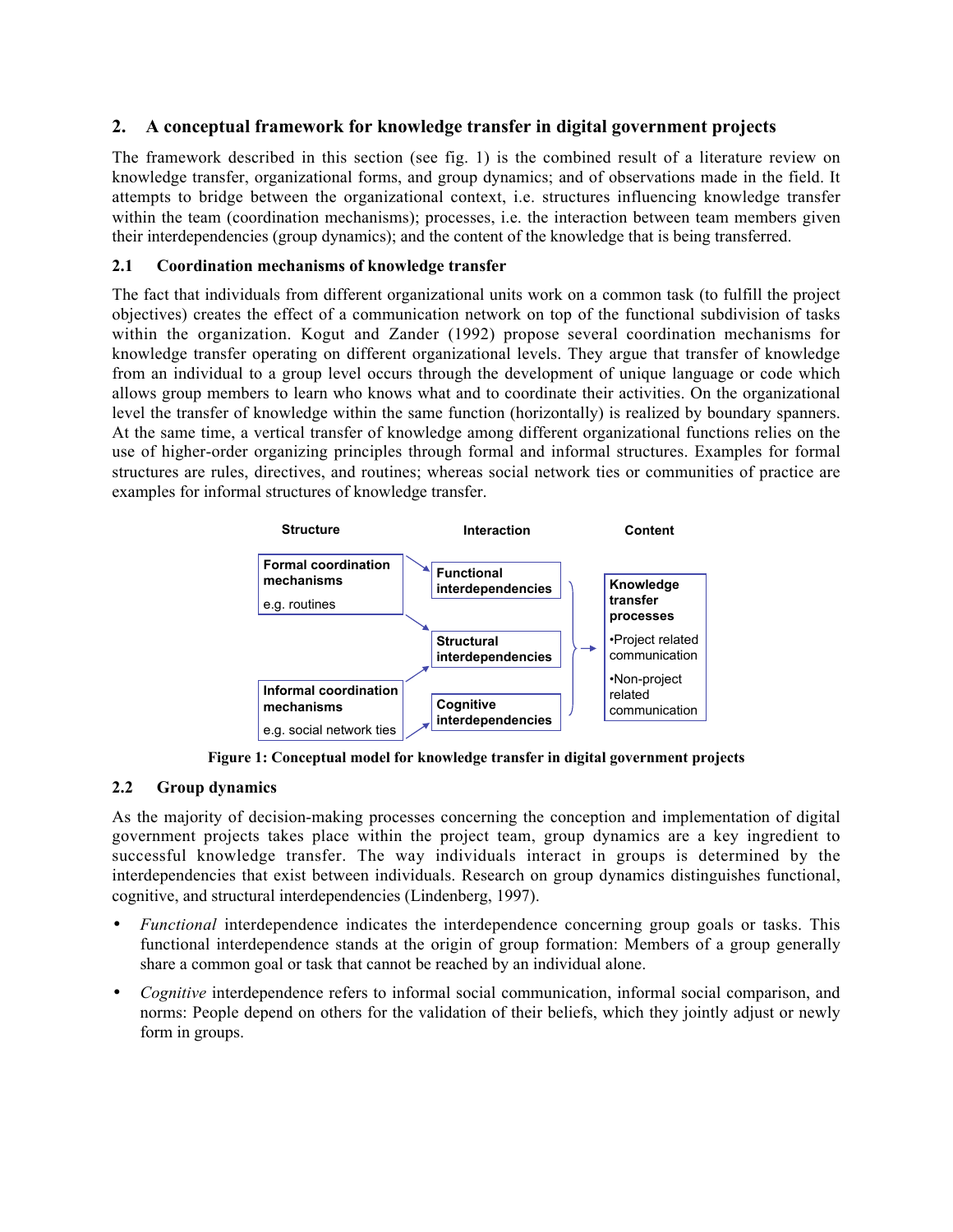• *Structural* interdependence comprises a vast array of structural relations, such as different communication structures according to the group atmosphere, or the existence of cliques within larger groups.

# **3. Method**

The study combines a qualitative exploratory case study design (Yin, 1994) and a grounded theory approach (Glaser & Strauss, 1967), with the aim of theory building through the comparative analysis of case studies (Eisenhardt, 1989). Data were collected during field research in the period 2001-2002 by taking field notes on observations and conducting open-ended, semi-structured one-on-one interviews with government officials. All interviews were recorded on tape and transcribed. Field notes, documents, and interview transcripts have been coded with the assistance of a software package for qualitative data analysis (QSR N6 [NUD\*IST], 2002).

The data interpretation process was carried out simultaneously with the data collection and a review of relevant literatures. This iterative process, of which the framework presented above is an intermediate result, is a distinct feature of the grounded theory approach (Glaser & Strauss, 1967), and it will continue until the completion of the project.

The sample consists of four digital government project teams. I selected the sample through theorydriven, progressive sampling; i.e. I chose the cases sequentially based on theoretical considerations. The cases needed to be comparable, so I chose a replication strategy for the sites, making sure that the sites were based on the same relevant characteristics over time. The sample parameters are 1. state-level government agencies in economically advanced countries with comparable jurisdictions, and 2. a clearly identifiable digital government project. For the informants, I employed a reputational case selection, i.e. the instances were chosen on the recommendation of an "expert" or "key informant". An overview of the case studies is given in fig. 2 below.

|                  | CH <sub>1</sub>    | CH <sub>2</sub>       | US1                   | US <sub>2</sub>    |
|------------------|--------------------|-----------------------|-----------------------|--------------------|
| Project<br>start | 2001               | 2001                  | 2000                  | 1998               |
| Portal<br>launch | end of 2003        | <b>March 2003</b>     | 2002                  | 2000               |
| Interviews       |                    | 5                     | 8                     | 8                  |
| Structure        | Co-acting<br>group | Embedded<br>work team | Embedded<br>work team | Co-acting<br>group |

#### **Figure 2: Overview of case studies**

## **4. Preliminary findings**

The first level coding has yielded some descriptive insights into the motivation of the project, the forming of the team, and the choice of the team leader.

*Motivation of the project*: The motivation to start a digital government project stems from a mix of external and internal factors. External factors include image, prestige, and "making a tribute to the information society"; internal factors are mainly rationalization efforts in search for higher efficiency and lower costs. From what I have observed so far, external factors prevail as motivation to start a digital government project.

*Forming of the team*: Questions relating to how the project team was formed appeared to be rather difficult to answer, and the responses were somewhat contradictory. I observed in two cases that there